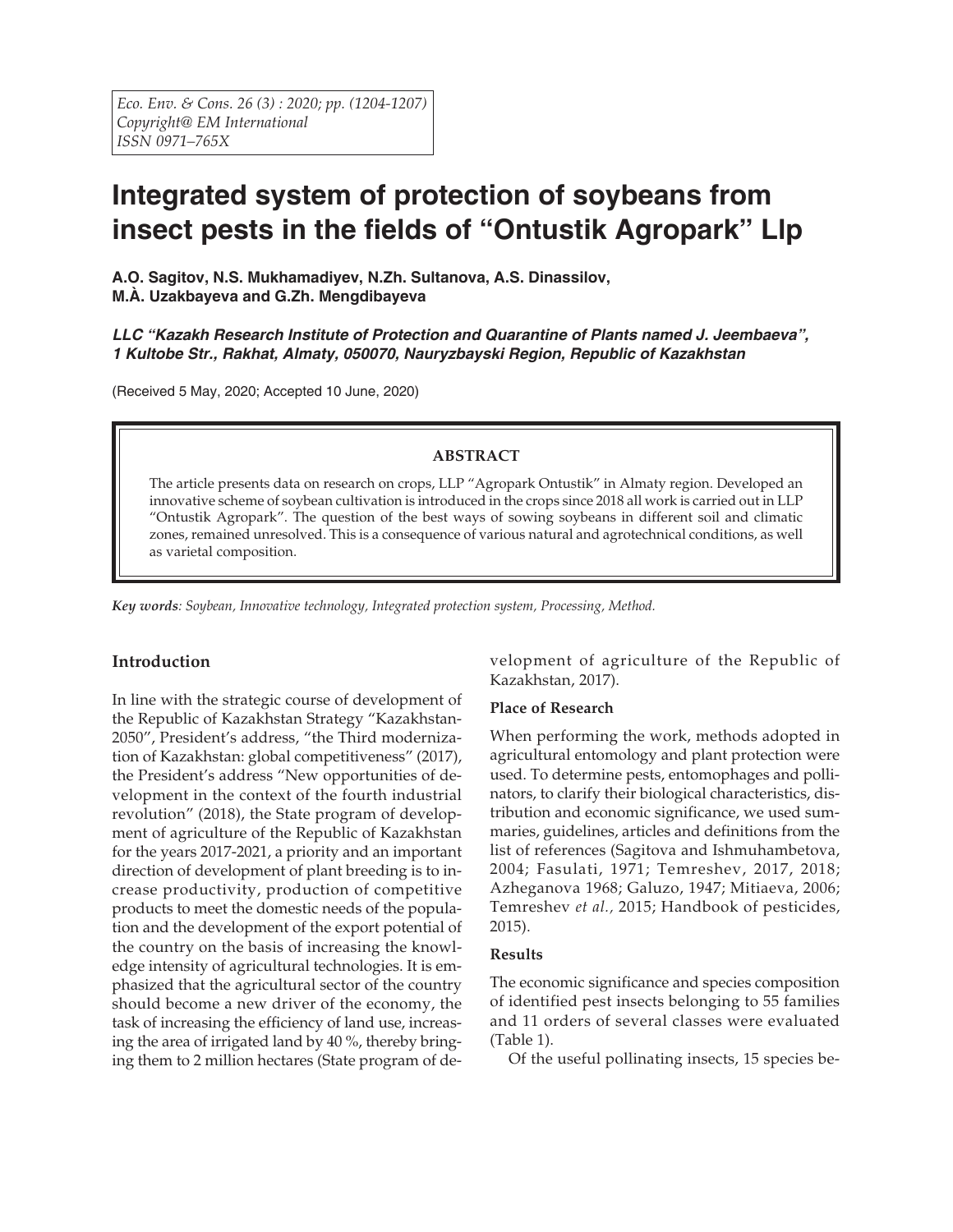## SAGITOV *ET AL* 1205

**Table 1**. The most common pests-insects in the fields of LLP "Àgropark Ontusik"

| Type of pest<br>T.                                          | Frequency<br>2 | Control measures<br>3                                                                                                                                                                                                                   |  |  |  |  |
|-------------------------------------------------------------|----------------|-----------------------------------------------------------------------------------------------------------------------------------------------------------------------------------------------------------------------------------------|--|--|--|--|
| Candaharia rutellum (Hutton, 1849)                          | $++++$         | Currently, there is not a single drug against slugs and<br>snails, either chemical or biological, in the Handbook<br>of pesticides of the Ministry of agriculture of the<br>Republic of Kazakhstan                                      |  |  |  |  |
| Fruticicola lantzi (Lindholm, 1927)                         | $^{+++}$       | $-$ / / –                                                                                                                                                                                                                               |  |  |  |  |
| Chirothrips manicatus (Haliday, 1836)                       | $^{++}$        | Treatment with drugs against sucking pests according<br>to the existing reference List.                                                                                                                                                 |  |  |  |  |
| Limothrips cereallum (Haliday, 1836)                        | $^{+++}$       | $-$ //-                                                                                                                                                                                                                                 |  |  |  |  |
| Adelphocoris lineolatus (Goeze, 1778)                       | $^{+++}$       | $-$ //-                                                                                                                                                                                                                                 |  |  |  |  |
| Aelia acuminata (Linnaeus, 1758)                            | $++$           | $-$ //-                                                                                                                                                                                                                                 |  |  |  |  |
| Dolycoris baccarum (Linneaus, 1758)                         | $^{+++}$       | $-$ //-                                                                                                                                                                                                                                 |  |  |  |  |
| Stenodema calcarata (Fallén, 1807)                          | $^{+++}$       | $-$ / / –                                                                                                                                                                                                                               |  |  |  |  |
| Trigonotylus ruficornis (Geoffroy, 1785)                    | $^{+++}$       | $-$ //-                                                                                                                                                                                                                                 |  |  |  |  |
| Cicadella viridis (Linnaeus, 1758)                          | $^{+++}$       | $-$ //-                                                                                                                                                                                                                                 |  |  |  |  |
| Empoasca vitis (Göethe, 1875)                               | $^{++}$        | $-$ //-                                                                                                                                                                                                                                 |  |  |  |  |
| Phylaenus spumarius (Linnaeus, 1758)                        | $^{++}$        | $-$ / / –                                                                                                                                                                                                                               |  |  |  |  |
| Tettigonia viridissima (Linnaeus, 1758)                     | $^{++}$        | Treatment with drugs against locust pests according<br>to the existing reference List                                                                                                                                                   |  |  |  |  |
| Calliptamus barbarus cephalotes<br>(Fischer-Waldheim, 1846) | $^{++}$        | $-$ / / –                                                                                                                                                                                                                               |  |  |  |  |
| Chorthippus karelini (Uvarov, 1910)                         | $^{++}$        | $-$ //-                                                                                                                                                                                                                                 |  |  |  |  |
| Epacromius tergestinus (Charpentier, 1825)                  | $^{+++}$       | $-$ //-                                                                                                                                                                                                                                 |  |  |  |  |
| Ramburiella turcomana (Fischer-Waldheim, 1833)+++           |                | $-$ //-                                                                                                                                                                                                                                 |  |  |  |  |
| Stenobothrus fischeri (Eversmann, 1848)                     | $++++$         | $-$ //-                                                                                                                                                                                                                                 |  |  |  |  |
| Harpalus smaragdinus (Duftschmied, 1812)                    | $^{+++}$       | Currently, there is no drug against this species in the<br>Handbook of pesticides of the Ministry of agriculture<br>of the Republic of Kazakhstan. An analog can be<br>selected based on the drugs registered against bread<br>beetle   |  |  |  |  |
| Poecilus sericeus (Fischer-Waldheim, 1824)                  | $^{++}$        | $-$ / / –                                                                                                                                                                                                                               |  |  |  |  |
| Poecilus versicolor (Sturm, 1824)                           |                | $-$ //-                                                                                                                                                                                                                                 |  |  |  |  |
|                                                             | $^{+++}$       |                                                                                                                                                                                                                                         |  |  |  |  |
| Agriotes meticulosus (Candeze, 1863)                        | $^{+++}$       | Treatment with preparations against soil-growing<br>pests (wireworms and false wireworms) according to<br>the existing reference List                                                                                                   |  |  |  |  |
| Oxythyrea cinctella (Schaum, 1841)                          | $^{++}$        | Currently, there is no drug against this species in the<br>Handbook of pesticides of the Ministry of agriculture<br>of the Republic of Kazakhstan. An analog can be<br>selected based on the drugs registered against bread<br>beetles. |  |  |  |  |
| Pentodon bidens (Pallas, 1771)                              | $^{+++}$       | $-$ //-                                                                                                                                                                                                                                 |  |  |  |  |
| Phyllotreta vittula (Redtenbacher, 1849)                    | $^{+++}$       | Treatment with preparations against bread fleas<br>according to the existing reference Book.                                                                                                                                            |  |  |  |  |
| Oulema melanopa (Linnaeus, 1758)                            | $^{+++}$       | Treatment with drugs against the cereal leaf beetle<br>under the current Directory.                                                                                                                                                     |  |  |  |  |
| Sitona callosus (Gyllenhal, 1834)                           | $^{+++}$       | Treatment with drugs against nodule weevils<br>according to the existing reference List.                                                                                                                                                |  |  |  |  |
| S. crinita (Dejean, 1821)                                   | $^{++}$        | $-$ //-                                                                                                                                                                                                                                 |  |  |  |  |
| S. cylindricollis (Fahraeus, 1840)                          | $^{++}$        | $-$ //-                                                                                                                                                                                                                                 |  |  |  |  |
| S. longulus (Gyllenhal, 1834)                               | -//-           |                                                                                                                                                                                                                                         |  |  |  |  |
| Nematus clitellatus (Serville, 1823)                        | $^{+}$         | Treatment with drugs against sawflies on cereals<br>according to the existing reference Book.                                                                                                                                           |  |  |  |  |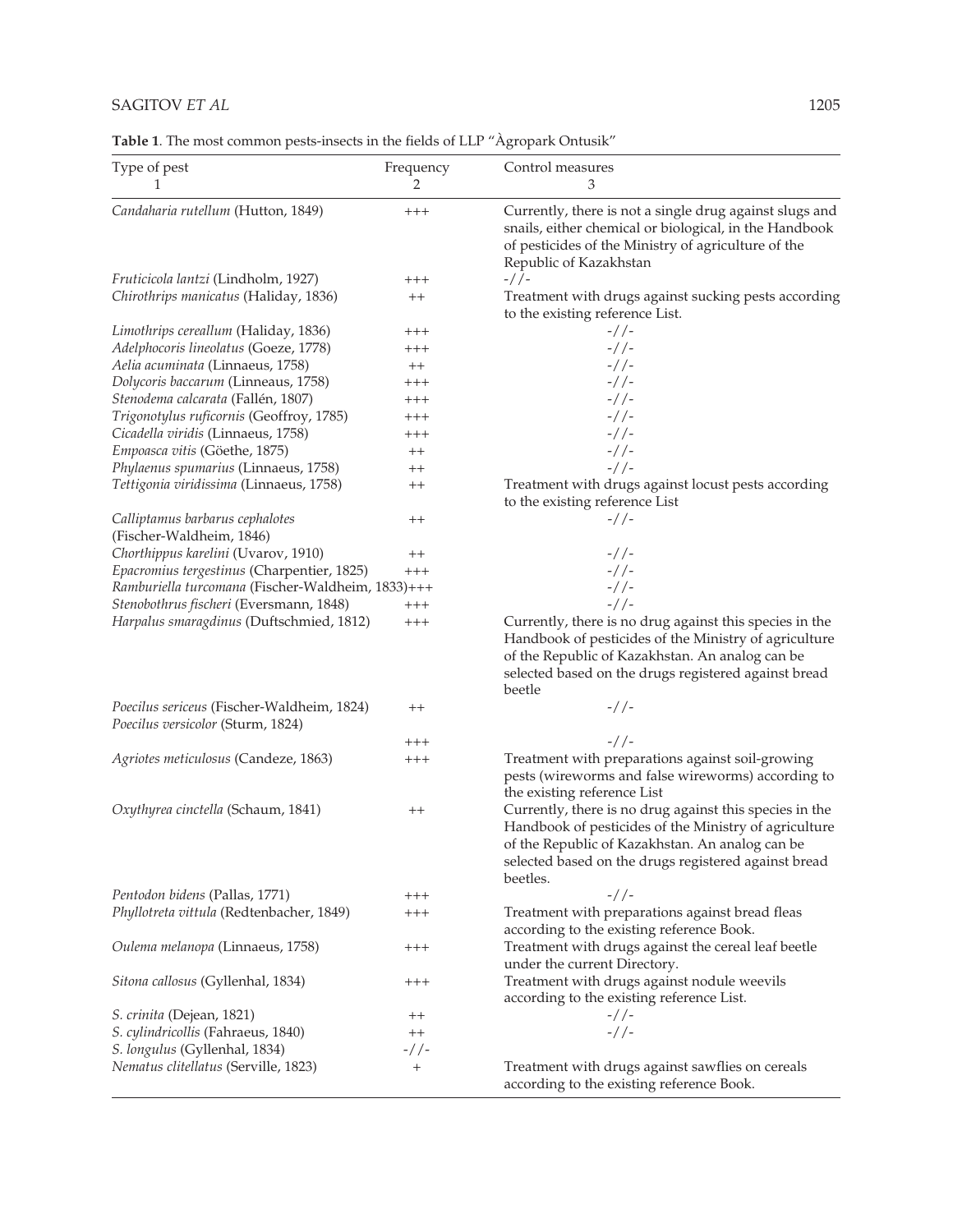|  |  |  | <b>Table 1</b> . Continued |  |
|--|--|--|----------------------------|--|
|--|--|--|----------------------------|--|

| Type of pest                     | Frequency | Control measures                                                                          |
|----------------------------------|-----------|-------------------------------------------------------------------------------------------|
| Mayetiola destructor (Say, 1817) |           | Treatment with drugs against the Hessian fly<br>according to the existing reference Book. |

Note:  $+$  - the species harms only by foci, in other places the number is insignificant;  $++$  - it is common everywhere and causes significant damage; + + + - mass, much higher than the Economic threshold of harmfulness

longing to 11 families and 3 orders of insects have been identified. There are 3 species of entomophagous insects listed in the Red book of the Republic of Kazakhstan and the Almaty region - the Tree mantis Hierodula tenuidentata (Saussure, 1869), coranus subapterus (De Geer, 1773) And stethorus punctillum (Weise, 1891).

According to various estimates of experts, crop losses in our country from harmful organisms are very significant and in recent years account for 15- 30% of the grain crop, and losses of row crops reach 50% or more.

In accordance with the scheme of experiments on soybean crops, seeds were improved with the following composition: TMTD, V. S. K. (8,0 l/t), celesttop, 312,5 s.K.  $(1,81/t)$ , extrasol  $(1,01/t)$ , for the vegetation of the crop against weeds, a tank mixture of Paradox, V. K. (0,3 l/ha), Bazagran, 48%, V. R. (1,5 l/ha), surfactant (0,2 l/ha), as well as a growth stimulator fertisil (0.1 l/ha), as pests (spider mites) appeared, the drug acarin,  $3.6\%$  ke (0.15 l/ha), as well as the new biopreparation actarofit (1.0-3.0 l/ ha) were used. The active substance of the drug is a complex of natural avermectins, which are produced by useful soil fungi Streptomyces avermitilis - natural specific neurotoxins, they have a lethal contact-intestinal effect on insects. As a reference against the background of seed etching only with

the preparation TMTD, (8.0 l/t) for vegetation, the same herbicides were used in the maximum dosages sequentially (Table 2).

From Table 2 data, it can be seen that the applied integrated plant protection system consisting of seed protectants, herbicides in the tank mixture and insecticides contributed to an additional yield of 10.9 C/ha of soybean seeds per year on the reference variants with one of the protectants and with separate application of herbicides, this indicator was 4.4 C / ha. The results of experiments show that the expected effect in soy experiments was obtained on variants against the background of developed protective and stimulating compositions with the joint use of drugs of various actions with lower consumption rates than when they were used separately in large doses. We also conducted a new service for aerial treatment with pesticides using a specialized Gaia drone. Advantages: Processing areas where access to land is limited and when the rows are closed where ground equipment is risky. Processing of plots of any size (from 1 ha). Low flight of the handler, which reduces losses on the spread of the drug to a minimum. Reliable and deep processing of plants. Possibility of night processing. Possibility of spot processing of problem areas. The cost of processing 1 ha is lower than the cost of processing from an aircraft due to point application and

**Table 2**. Economic efficiency of integrated protection on soybean crops of Tourmaline variety (LLP "Àgropark Ontusik", Karasay district, Almaty region)

| Option                                                                                                                                                                       | The harvest of the replications |      |      |      |             | Average yield |  |
|------------------------------------------------------------------------------------------------------------------------------------------------------------------------------|---------------------------------|------|------|------|-------------|---------------|--|
|                                                                                                                                                                              |                                 | П    | Ш    | IV   | c / ha      | increase,%    |  |
| Control (no processing)<br>TMTD, VSK. + Celest-top, 312,5 s. K. + Extrasol<br>(seed treatment)                                                                               | 28.0                            | 30.0 | 35.1 | 30.9 | 31.0        |               |  |
| Paradox, V. K. + Bazagran, 48%, V. R. +<br>Surfactant + Fertisil (herbicides) Acarin, 3.6%<br>C. e. (acaricide) Ectopic (bioinsecticides)<br>TMTD, VSC. 8.01/t, the Paradox, | 44.1                            | 42.1 | 38.5 | 42.9 | 41.9        | 35.2          |  |
| V. K. Basagran, 48%, VR (reference)<br>$LSD_{05}$                                                                                                                            | 41.6                            | 33.9 | 35.7 | 30.4 | 35.4<br>4.2 | 13.2          |  |